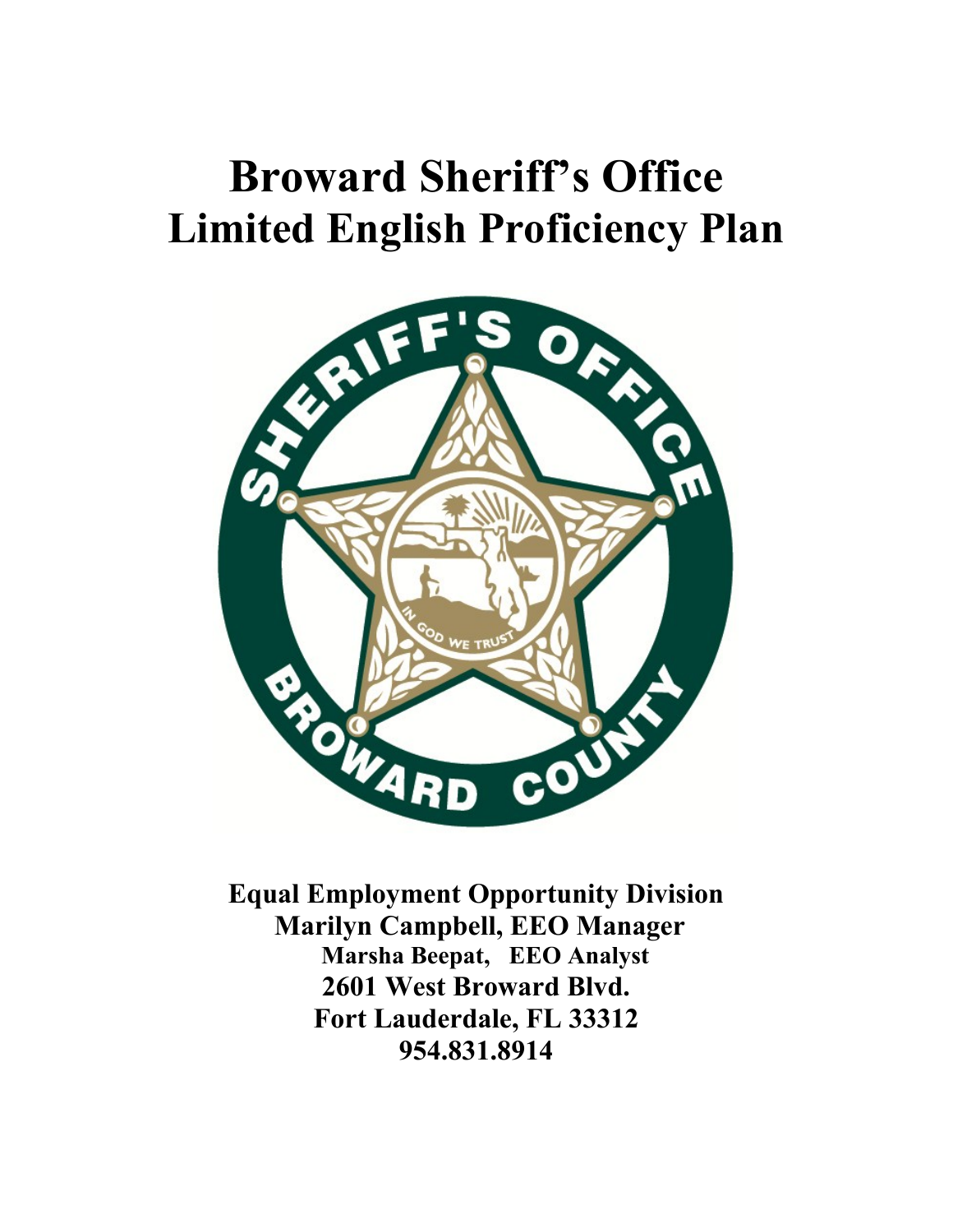# **Table of Contents**

| $\mathbf{I}$ . |                     |  |
|----------------|---------------------|--|
| II.            |                     |  |
| III.           | Language Assistance |  |
|                |                     |  |
| V.             |                     |  |
|                |                     |  |
|                |                     |  |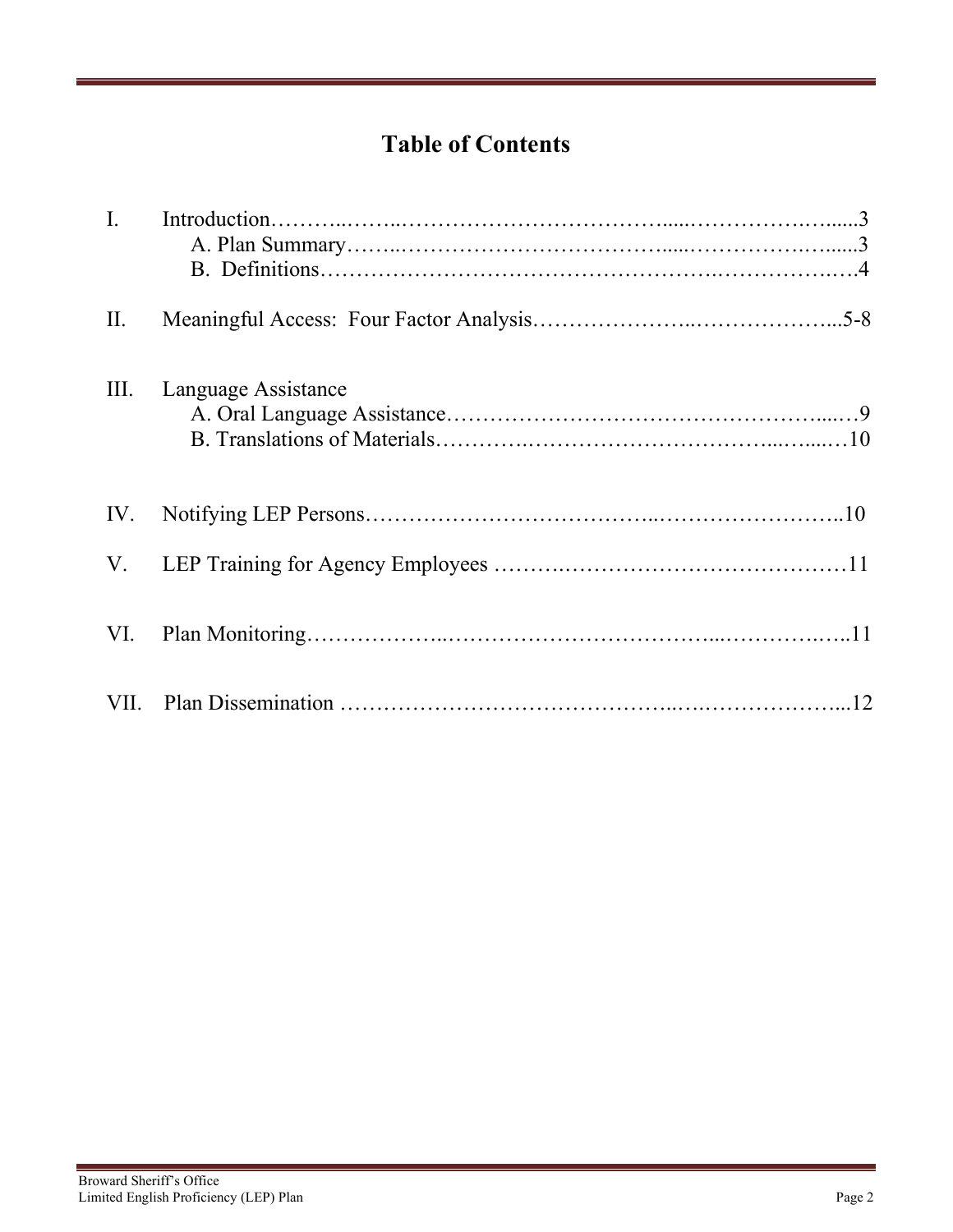## **I. Introduction**

It is the policy of the Broward Sheriff's Office (BSO) to ensure that persons with Limited English Proficiencies (LEP) not be discriminated against nor denied meaningful access to, and participation in, the programs and services provided by the Agency. In order to ensure meaningful access and participation for LEP persons, All BSO staff shall notify such persons that language services are available to them at no cost and shall take reasonable steps to see that language services are provided according to the provisions of the Broward Sheriff's Office LEP Plan and Policies as described below.

The LEP Plan and Policies that follows is in compliance with Title VI of the Civil Rights Act of 1964, 42 U.S.C. § 2000d et seq., which prohibits discrimination on the basis of race, color, and national origin in programs and activities receiving federal financial assistance, and in compliance with the Executive Order 13166, "Improving Access to Services for Persons with Limited English Proficiency" requiring Federal agencies to examine the services they provide, identify any need for services to those with limited English proficiency (LEP), and develop and implement a system to provide those services so LEP persons can have meaningful access to them. It is expected that agency plans will provide for such meaningful access consistent with, and without unduly burdening, the fundamental mission of the agency. The Executive Order also requires that the Federal agencies work to ensure that recipients of Federal financial assistance provide meaningful access to their LEP applicants and beneficiaries.

## **A. Plan Summary:**

The Broward Sheriff's Office has developed this Limited English Proficiency Plan to help identify reasonable steps for providing language assistance to Limited English Proficiency (LEP) persons who wishes to access services provided by the BSO. As defined in Executive Order 13166, LEP persons are those who do not speak English as their primary language and have limited ability to read, speak, write or understand English.

This plan outlines how the BSO will identify a person who may need language assistance, the ways in which assistance may be provided, staff training that will be conducted, and how to notify LEP persons that assistance is available.

In order to prepare this plan, the Broward Sheriff's Office used the four-factor LEP analysis which considers the following factors:

- 1. The number or proportion of LEP persons in the service area who may be served by the Broward Sheriff's Office.
- 2. The frequency with which LEP persons come in contact with Broward Sheriff's Office services.
- 3. The nature and importance of the program, activity, or services provided by the Broward Sheriff's Office to the LEP population.
- 4. The resources available and cost to the recipient.

A summary of the results of the four-factor analysis is outlined in the plan below.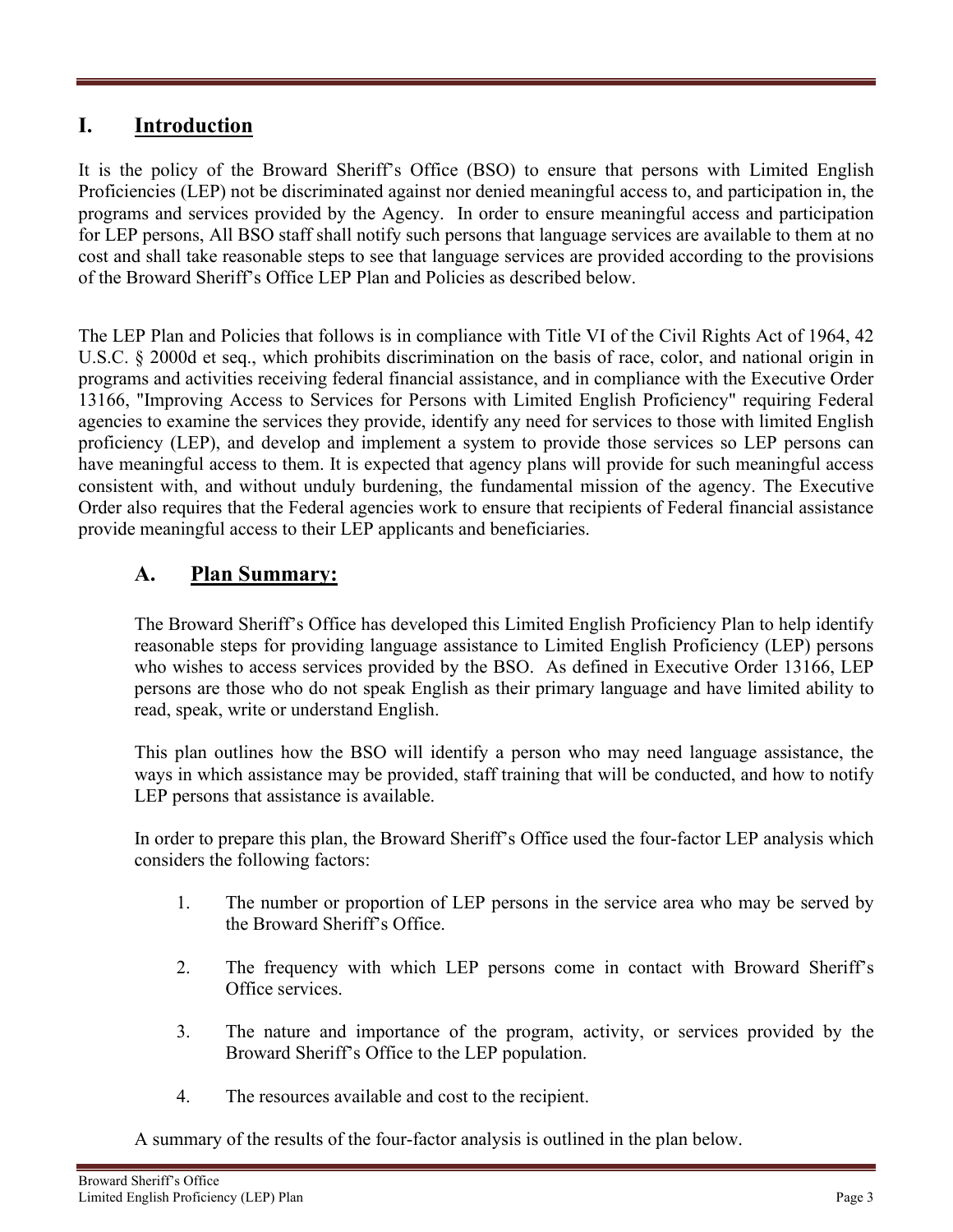## **B. Definitions:**

#### **Limited English Proficient (LEP) Individuals:**

Individuals who do not speak English as their primary language and who have a limited ability to read, write, speak, or understand English. LEP individuals may be competent in English for certain types of communication (e.g., speaking or understanding), but still be LEP for other purposes (e.g., reading or writing).

#### **Primary Language:**

An individual's primary language is the language in which the individual most effectively communicates.

## **Interpretation**:

The act of listening to a communication in one language (source language) and orally converting it to another language (target language) while retaining the same meaning.

## **Translation:**

The replacement of written text from one language (source language) into an equivalent written text in another language (target language).

## **Vital Document:**

Paper or electronic written material that contains information that is critical for accessing the Commission's programs or activities, or is required by law.

## **Meaningful Access:**

Language assistance that results in accurate, timely, and effective communication at no cost to the LEP individual. For LEP individuals, meaningful access denotes access that is not significantly restricted, delayed, or inferior compared to programs or services provided to English proficient individuals.

## **Four-Factor Assessment:**

This is an assessment tool used by the Recipient of federal funding to determine the extent of its obligation to provide LEP services. These four factors are: (1) The number or proportion of LEP persons eligible to be served or likely to be encountered by the program or grantee; (2) the frequency with which LEP persons come into contact with the program; (3) the nature and importance of the program, activity, or service provided the program to people's lives; and (4) the resources available to the grantee/recipient and costs.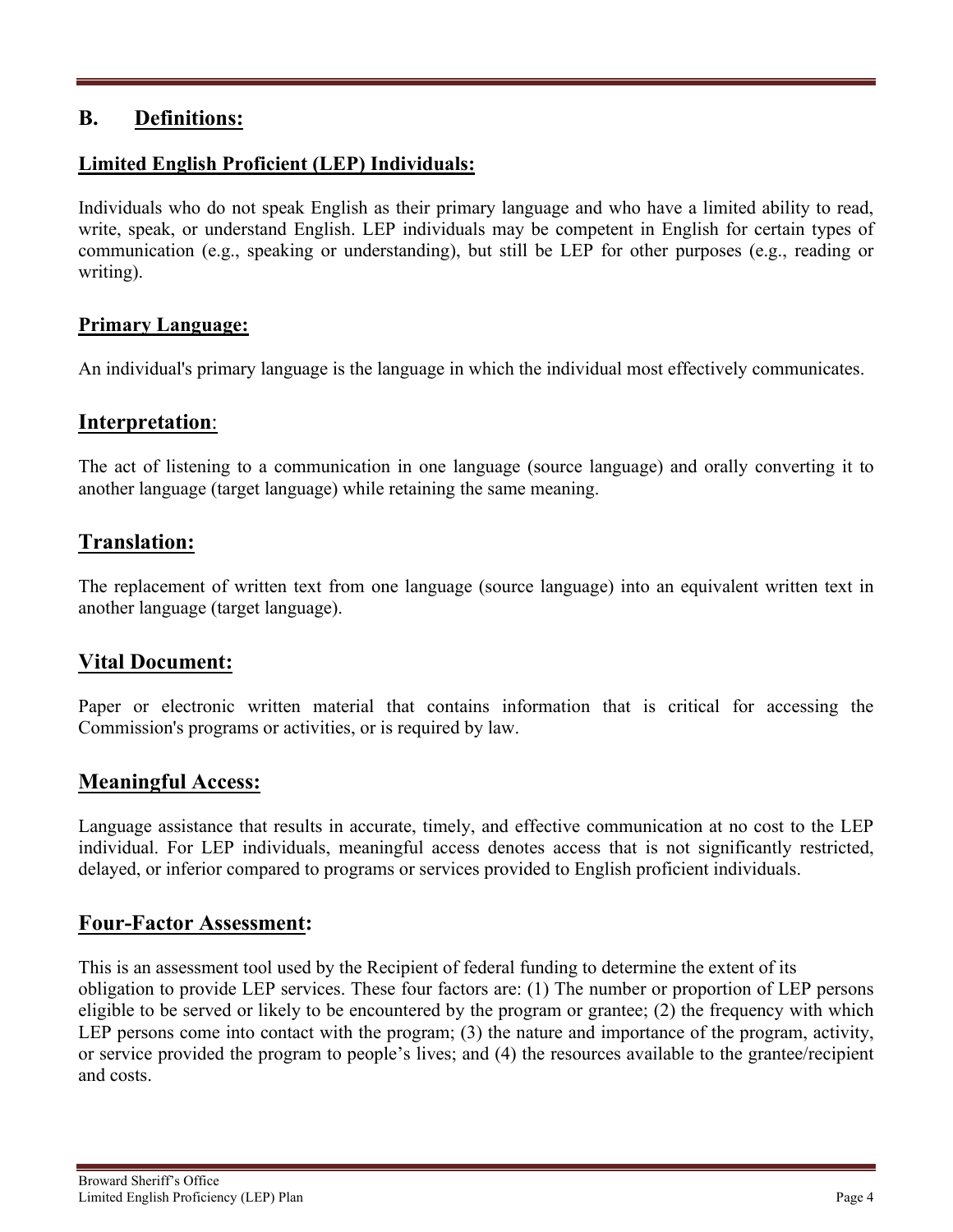## **II. Meaningful Access: Four Factor Analysis**

## **A) The number or proportion of LEP persons in the service area who may be served by Broward Sheriff's Office.**

The Broward Sheriff's Office will assess the language needs of the population that it serves. To identify the language and number of LEP persons the BSO may encounter, the following data will be reviewed:

- US Census Data/ Year 2010
- Community Agency Data
- Interviews with BSO employees to determine frequency of contacts with LEP persons and what languages encountered.

The first step toward understanding the profile of the individuals that could participate in the BSO process is a review of the US Census Data.

#### **US Census Data:**

#### **Demographics of the Broward County Area:**

According to the 2010 US Census Data, the total population of Broward County is 1,748,066 which represent 7.70% more than the 2000 statistical results. In the Population by Race, from 2000 to 2010 Asians had the highest population growth of 55.26%, Blacks or African American Alone had a growth of 40.27%, and American Indian and Alaska native had a growth of 30.98%. The population growth from 2000 to 2010 also showed a 33% growth in the race category of "some other race alone". In the Population by Hispanic or Latino Origin (of any race) Persons of Hispanic or Latino Origin had the highest population growth from 2000 to 2010 at 61.33%.

As of 2010, 32% of Broward residents were [foreign born](https://en.wikipedia.org/wiki/Foreign_born) (including [naturalized American](https://en.wikipedia.org/wiki/Naturalized_citizen_of_the_United_States)  [citizens.](https://en.wikipedia.org/wiki/Naturalized_citizen_of_the_United_States)) [Haitians](https://en.wikipedia.org/wiki/Haitian_people) made up the largest population of [immigrants,](https://en.wikipedia.org/wiki/Immigrant) with [Jamaicans](https://en.wikipedia.org/wiki/Jamaican_people) coming in second, [Colombians](https://en.wikipedia.org/wiki/Colombian_people) in third, followed by [Cuban](https://en.wikipedia.org/wiki/Cuban_people) [exiled](https://en.wikipedia.org/wiki/Exile) [refugees](https://en.wikipedia.org/wiki/Refugee) in fourth place, then [Peruvians,](https://en.wikipedia.org/wiki/Peruvian_people) [Venezuelans,](https://en.wikipedia.org/wiki/Venezuelan_people) [Brazilians,](https://en.wikipedia.org/wiki/Brazilian_people) [Dominicans,](https://en.wikipedia.org/wiki/Dominican_people_(Dominican_Republic)) [Canadians,](https://en.wikipedia.org/wiki/Canadian_people) and [Mexicans](https://en.wikipedia.org/wiki/Mexican_people) being the tenth highest group of [expatriates.](https://en.wikipedia.org/wiki/Expatriates)

As of 2010, 63.44% of all residents spoke [English](https://en.wikipedia.org/wiki/English_language) as their [first language,](https://en.wikipedia.org/wiki/First_language) while 22.22% spoke [Spanish,](https://en.wikipedia.org/wiki/Spanish_language) 5.42% [French Creole](https://en.wikipedia.org/wiki/French-based_creole_languages) (mostly [Haitian Creole,](https://en.wikipedia.org/wiki/Haitian_Creole)) 1.48% [Portuguese,](https://en.wikipedia.org/wiki/Portuguese_language) 1.41% [French,](https://en.wikipedia.org/wiki/French_language) and 0.59% of the population spoke [Italian](https://en.wikipedia.org/wiki/Italian_language) as their [mother language.](https://en.wikipedia.org/wiki/Mother_language) In total, 36.56% of the population spoke languages other than English as their [primary language.](https://en.wikipedia.org/wiki/Primary_language)

The BSO will continue to monitor the release of census data as it becomes available to adjust the implementation of this LEP plan as needed and/or required.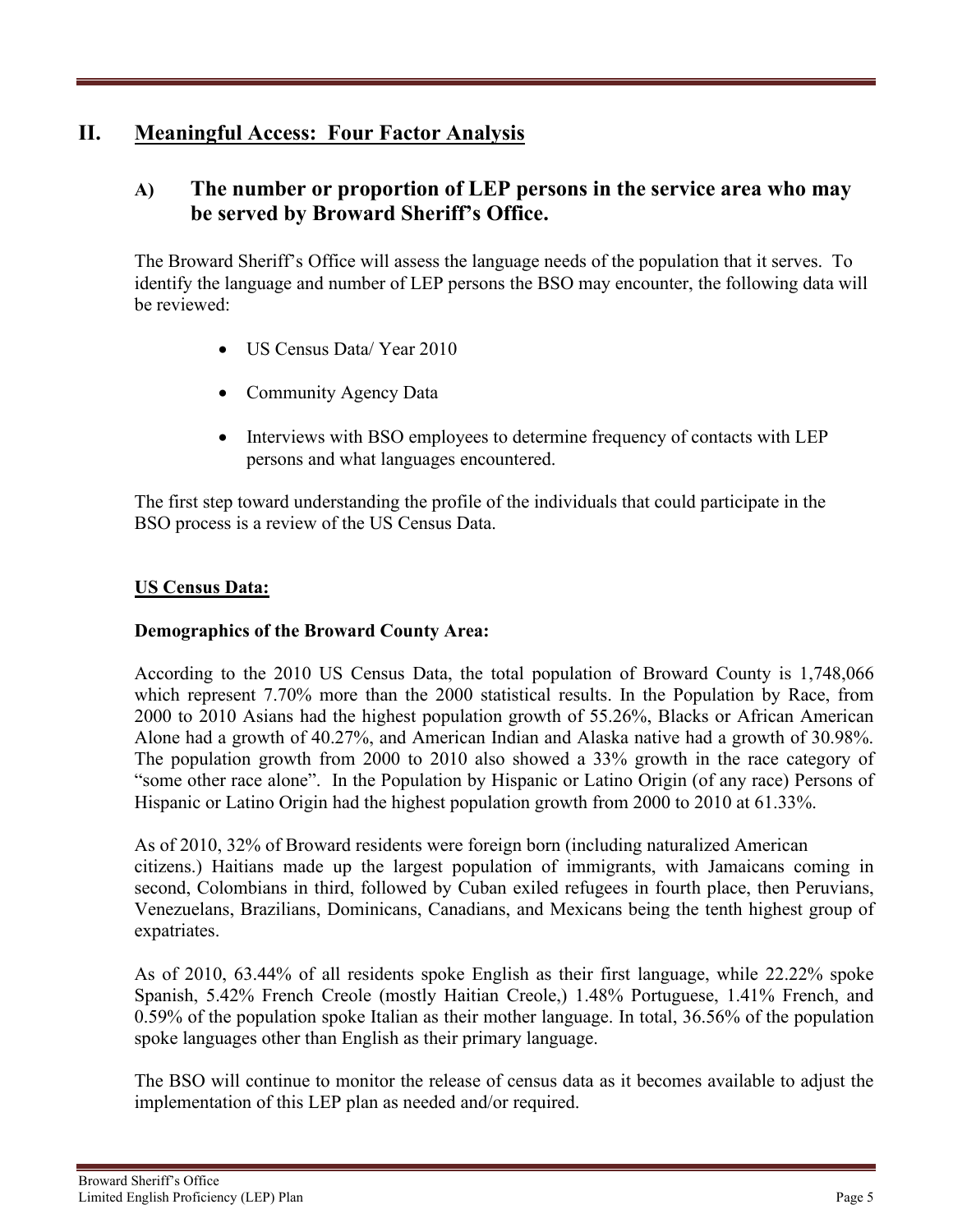See Table I below for additional population/race statistics on Broward County:

| <b>Race</b>                                                       | <b>Number</b> | Percent        |
|-------------------------------------------------------------------|---------------|----------------|
| Total population                                                  | 1,748,066     | 100.0          |
| <b>One Race</b>                                                   | 1,697,215     | 97.1           |
| White                                                             | 1,102,231     | 63.1           |
| <b>Black or African American</b>                                  | 467,519       | 26.7           |
| American Indian and Alaska Native                                 | 5,065         | 0.3            |
| Asian                                                             | 56,795        | 3.2            |
| Asian Indian                                                      | 21,584        | 1.2            |
| Chinese                                                           | 11,058        | 0.6            |
| Filipino                                                          | 6,520         | 0.4            |
| Japanese                                                          | 1,167         | 0.1            |
| Race                                                              | <b>Number</b> | <b>Percent</b> |
| Vietnamese                                                        | 4,972         | 0.3            |
| Other Asian [1]                                                   | 8,951         | 0.5            |
| Native Hawaiian and Other Pacific<br>Islander                     | 911           | 0.1            |
| Native Hawaiian                                                   | 180           | 0.0            |
| Guamanian or Chamorro                                             | 186           | 0.0            |
| Samoan                                                            | 73            | 0.0            |
| Other Pacific Islander [2]                                        | 472           | 0.0            |
| Some Other Race                                                   | 64,694        | 3.7            |
| Two or More Races                                                 | 50,851        | 2.9            |
| White; American Indian and Alaska<br>Native [3]                   | 2,451         | 0.1            |
| White; Asian [3]                                                  | 6,070         | 0.3            |
| White; Black or African American [3]                              | 10,955        | 0.6            |
| White; Some Other Race [3]                                        | 12,804        | 0.7            |
| Race alone or in combination with one or<br>more other races: [4] |               |                |
| White                                                             | 1,137,977     | 65.1           |
| <b>Black or African American</b>                                  | 492,887       | 28.2           |
| American Indian and Alaska Native                                 | 10,832        | 0.6            |
| Asian                                                             | 70,826        | 4.1            |
| Some Other Race                                                   | 85,753        | 4.9            |
| <b>HISPANIC OR LATINO</b>                                         |               |                |
| Total population                                                  | 1,748,066     | 100.0          |

**Table I:**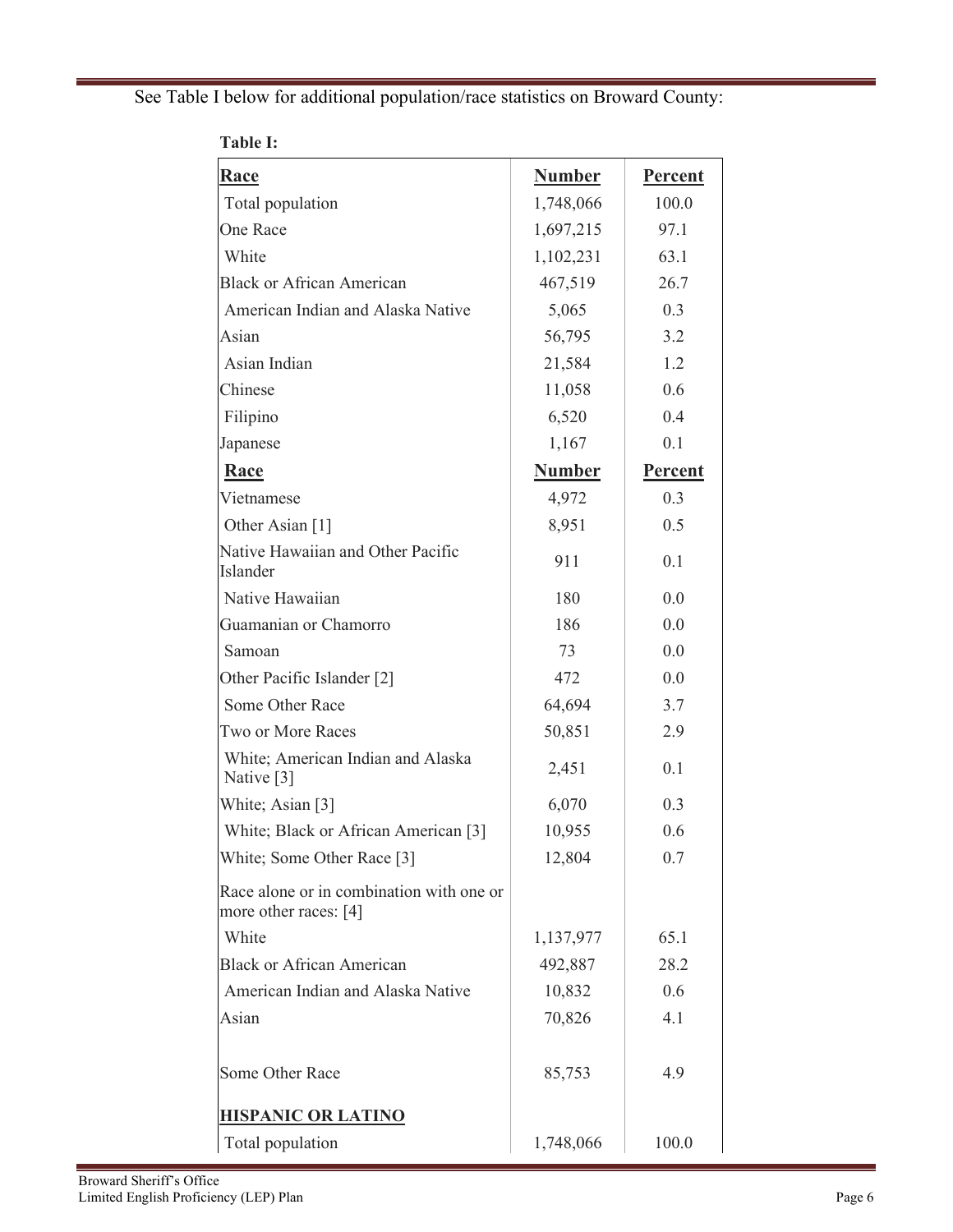| <b>Race</b><br><b>Number</b><br>Percent<br>Mexican<br>29,917<br>1.7<br>Puerto Rican<br>75,840<br>4.3<br>Cuban<br>83,713<br>4.8<br>Other Hispanic or Latino [5]<br>14.2<br>248,777<br>Not Hispanic or Latino<br>1,309,819<br>74.9<br><b>HISPANIC OR LATINO AND RACE</b><br>Total population<br>1,748,066<br>100.0<br>Hispanic or Latino<br>438,247<br>25.1<br>White alone<br>341,414<br>19.5<br><b>Black or African American alone</b><br>17,842<br>1.0<br>American Indian and Alaska Native alone<br>1,671<br>0.1<br><b>Number</b><br>Percent<br>Race<br>Native Hawaiian and Other Pacific<br>149<br>0.0<br>Islander alone<br>Some Other Race alone<br>55,542<br>3.2<br>Two or More Races<br>20,526<br>1.2<br>Not Hispanic or Latino<br>1,309,819<br>74.9<br>White alone<br>760,817<br>43.5<br><b>Black or African American alone</b><br>449,677<br>25.7<br>American Indian and Alaska Native alone<br>3,394<br>0.2<br>Asian alone<br>55,692<br>3.2<br>Native Hawaiian and Other Pacific<br>762<br>0.0<br>Islander alone<br>Some Other Race alone<br>9,152<br>0.5<br>Two or More Races<br>30,325<br>1.7 |  |  |
|---------------------------------------------------------------------------------------------------------------------------------------------------------------------------------------------------------------------------------------------------------------------------------------------------------------------------------------------------------------------------------------------------------------------------------------------------------------------------------------------------------------------------------------------------------------------------------------------------------------------------------------------------------------------------------------------------------------------------------------------------------------------------------------------------------------------------------------------------------------------------------------------------------------------------------------------------------------------------------------------------------------------------------------------------------------------------------------------------------|--|--|
|                                                                                                                                                                                                                                                                                                                                                                                                                                                                                                                                                                                                                                                                                                                                                                                                                                                                                                                                                                                                                                                                                                         |  |  |
|                                                                                                                                                                                                                                                                                                                                                                                                                                                                                                                                                                                                                                                                                                                                                                                                                                                                                                                                                                                                                                                                                                         |  |  |
|                                                                                                                                                                                                                                                                                                                                                                                                                                                                                                                                                                                                                                                                                                                                                                                                                                                                                                                                                                                                                                                                                                         |  |  |
|                                                                                                                                                                                                                                                                                                                                                                                                                                                                                                                                                                                                                                                                                                                                                                                                                                                                                                                                                                                                                                                                                                         |  |  |
|                                                                                                                                                                                                                                                                                                                                                                                                                                                                                                                                                                                                                                                                                                                                                                                                                                                                                                                                                                                                                                                                                                         |  |  |
|                                                                                                                                                                                                                                                                                                                                                                                                                                                                                                                                                                                                                                                                                                                                                                                                                                                                                                                                                                                                                                                                                                         |  |  |
|                                                                                                                                                                                                                                                                                                                                                                                                                                                                                                                                                                                                                                                                                                                                                                                                                                                                                                                                                                                                                                                                                                         |  |  |
|                                                                                                                                                                                                                                                                                                                                                                                                                                                                                                                                                                                                                                                                                                                                                                                                                                                                                                                                                                                                                                                                                                         |  |  |
|                                                                                                                                                                                                                                                                                                                                                                                                                                                                                                                                                                                                                                                                                                                                                                                                                                                                                                                                                                                                                                                                                                         |  |  |
|                                                                                                                                                                                                                                                                                                                                                                                                                                                                                                                                                                                                                                                                                                                                                                                                                                                                                                                                                                                                                                                                                                         |  |  |
|                                                                                                                                                                                                                                                                                                                                                                                                                                                                                                                                                                                                                                                                                                                                                                                                                                                                                                                                                                                                                                                                                                         |  |  |
|                                                                                                                                                                                                                                                                                                                                                                                                                                                                                                                                                                                                                                                                                                                                                                                                                                                                                                                                                                                                                                                                                                         |  |  |
|                                                                                                                                                                                                                                                                                                                                                                                                                                                                                                                                                                                                                                                                                                                                                                                                                                                                                                                                                                                                                                                                                                         |  |  |
|                                                                                                                                                                                                                                                                                                                                                                                                                                                                                                                                                                                                                                                                                                                                                                                                                                                                                                                                                                                                                                                                                                         |  |  |
|                                                                                                                                                                                                                                                                                                                                                                                                                                                                                                                                                                                                                                                                                                                                                                                                                                                                                                                                                                                                                                                                                                         |  |  |
|                                                                                                                                                                                                                                                                                                                                                                                                                                                                                                                                                                                                                                                                                                                                                                                                                                                                                                                                                                                                                                                                                                         |  |  |
|                                                                                                                                                                                                                                                                                                                                                                                                                                                                                                                                                                                                                                                                                                                                                                                                                                                                                                                                                                                                                                                                                                         |  |  |
|                                                                                                                                                                                                                                                                                                                                                                                                                                                                                                                                                                                                                                                                                                                                                                                                                                                                                                                                                                                                                                                                                                         |  |  |
|                                                                                                                                                                                                                                                                                                                                                                                                                                                                                                                                                                                                                                                                                                                                                                                                                                                                                                                                                                                                                                                                                                         |  |  |
|                                                                                                                                                                                                                                                                                                                                                                                                                                                                                                                                                                                                                                                                                                                                                                                                                                                                                                                                                                                                                                                                                                         |  |  |
|                                                                                                                                                                                                                                                                                                                                                                                                                                                                                                                                                                                                                                                                                                                                                                                                                                                                                                                                                                                                                                                                                                         |  |  |
|                                                                                                                                                                                                                                                                                                                                                                                                                                                                                                                                                                                                                                                                                                                                                                                                                                                                                                                                                                                                                                                                                                         |  |  |
|                                                                                                                                                                                                                                                                                                                                                                                                                                                                                                                                                                                                                                                                                                                                                                                                                                                                                                                                                                                                                                                                                                         |  |  |
|                                                                                                                                                                                                                                                                                                                                                                                                                                                                                                                                                                                                                                                                                                                                                                                                                                                                                                                                                                                                                                                                                                         |  |  |

## **B) The frequency with which LEP persons come in contact with Broward Sheriff's Office services.**

The Broward Sheriff's Office will use various methods to identify and determine the number of LEP persons with whom they have contact.

To determine the frequency with which LEP persons come in contact with BSO programs, all BSO employees who come in contact with a LEP person will capture every contact whether in person or via telephone on appropriate designated forms.

Current and past LEP person encounters will be analyzed to determine the language services requested and the agency's ability to provide.

The data collected will be utilized to determine the effectiveness of BSO's current services offered to LEP persons.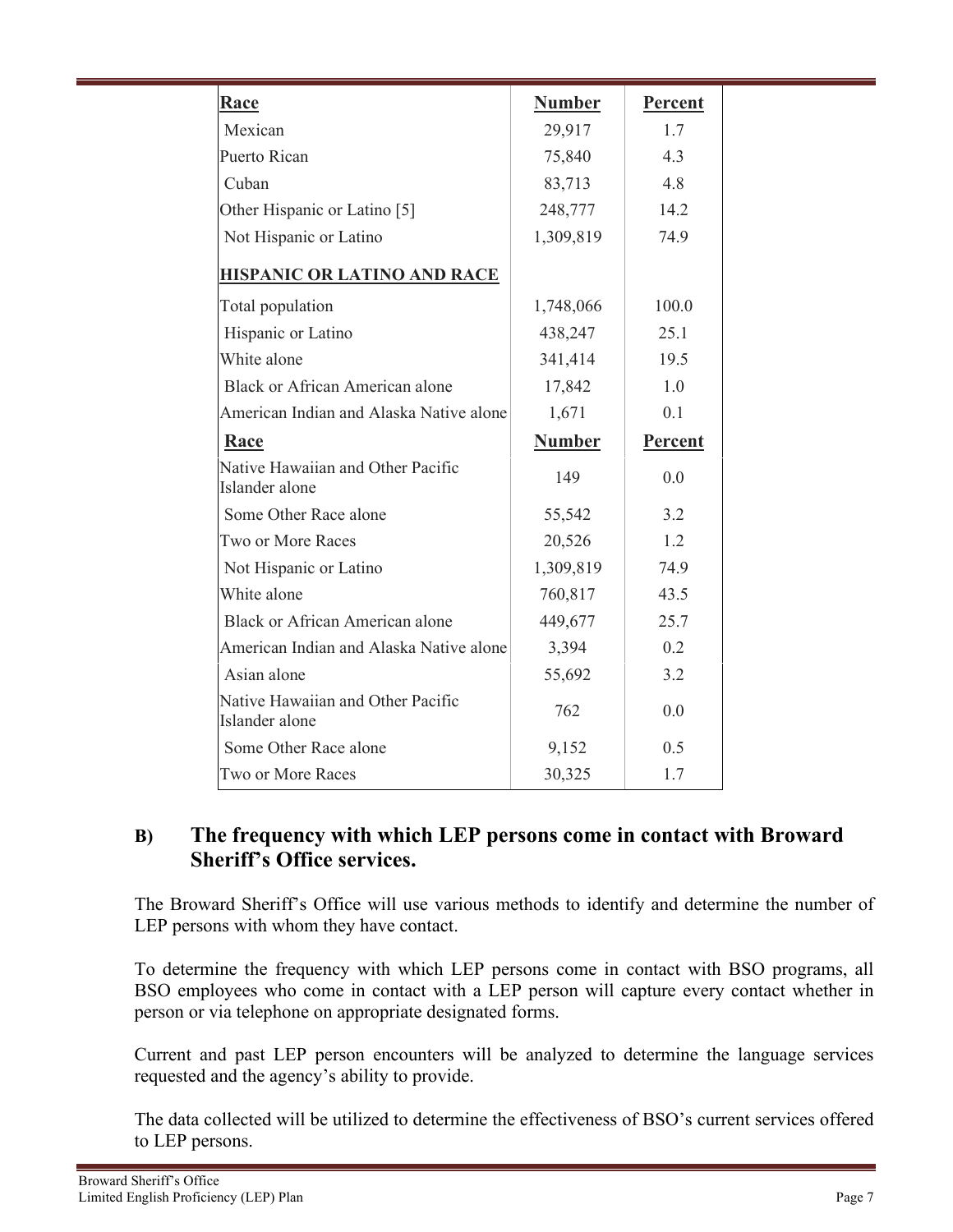## **C) The nature and importance of the program, activity, or services provided by the Broward Sheriff's Office to the LEP population.**

The BSO provides crisis intervention, short-term counseling and referrals, criminal justice information, court support and emergency assistance for limited shelter, food and basic physical needs to crime victims. It is also the responsibility of the agency to notify known, contactable victims of the pending release, including community work release of sentenced prisoners incarcerated in Broward County jails. For many people, being a victim of, or witness to a crime may be their first experience with the criminal and juvenile justice systems.

It is the policy and practice of the agency to ensure that no one shall be discriminated against nor denied meaningful access to, and participation in, the programs and services provided by the BSO. The agency will continue to provide appropriate services to the LEP persons to ensure that they have full and complete understanding of the services, rights and benefits that they are entitled to.

## **D) The resources available and cost to the recipient.**

The BSO with the grant funds and other available resources shall notify LEP persons that language services are available to them at no cost and shall take reasonable steps to see that language services are provided according to the provisions of the Broward Sheriff's Office LEP Plan and Policies.

The BSO will continue to use grant funds and other available resources to provide appropriate language assistance to the LEP persons. Qualified Interpreters, bilingual staff, Language Line Services and referrals to community liaisons proficient in the language of LEP persons will be utilized to effectively serve the LEP community.

The BSO will continue to use grant funds and other available resources to print and distribute vital documents in different languages as need arises to ensure meaningful access for the LEP persons. The agency currently translates documents in seven different languages; Spanish, Creole, Portuguese, Arabic, Russian, Chinese and German. The BSO will consider additional languages upon request or as deemed necessary for effective outreach.

The BSO Human Resources Department will maintain a current list of all bilingual employees. BSO personnel in the field in need of interpretation services will attempt to identify an available on-duty bilingual employee who will assist with the call for service or self-initiated call. If no onduty bilingual officer is immediately known to the officer, the officer will contact the Human Resources Department who will review the BSO interpreter list to identify a qualified interpreter.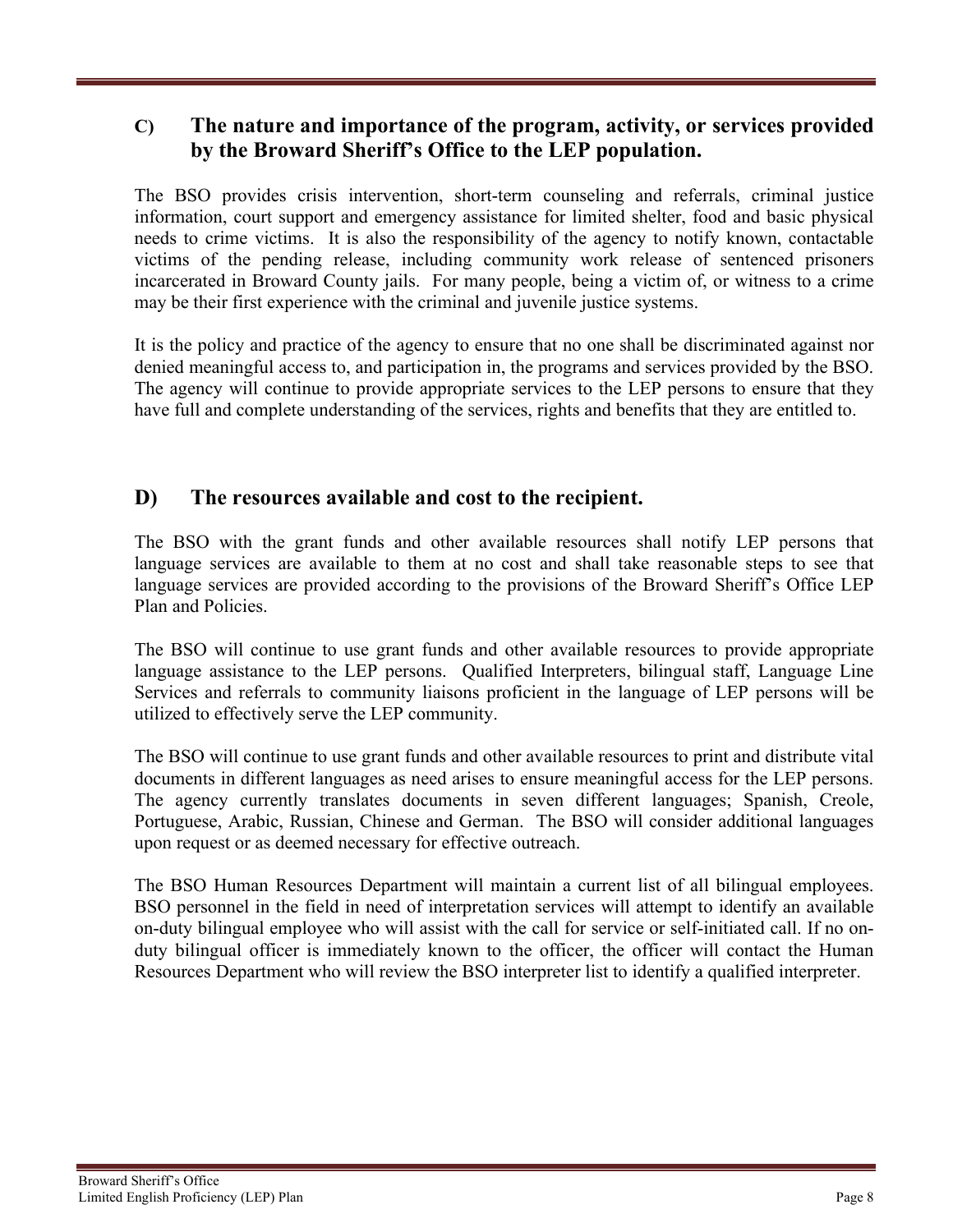#### **III. Language Assistance**

A person who does not speak English as their primary language and who has a limited ability to read, write, speak or understand English may be a Limited English Proficient person and may be entitled to language assistance with respect to Broward Sheriff's Office services. Language assistance can include interpretation, which means oral or spoken transfer of a message from one language into another language and/or translation, which means the written transfer of a message from one language into another language.

The following are the services the Agency provide to LEP persons:

## **A. Oral Language Assistance:**

The Agency will provide oral language assistance, including Oral Interpretation Services by Qualified Interpreters, Bilingual staff, Telephone service lines interpreters via the Language Line Services and referrals to community liaisons proficient in the language of LEP persons. These services will be offered free of charge whether in person or via telephone. At the point of first contact with an LEP person, the BSO employee will determine whether the person has a limited English proficiency by determining his or her primary language and implement the appropriate language assistance service.

#### **1. Face to Face:**

#### **Qualified Interpreter:**

The agency when necessary will provide a qualified interpreter to assist with providing services to the LEP person. The agency will provide this service free of charge.

#### **Bilingual Staff:**

A list of Broward Sheriff's Office staff who fluently speak, read, write and/or understand languages other than English, and who are willing and able to act as interpreters has been identified. The BSO employees who may encounter LEP persons are aware that this list is available in Human Resources to assist them with providing appropriate services to LEP persons. Additionally, BSO is able to identify employees who are capable to assist with translations into multiple languages.

## **2. Telephone Encounters:**

To ensure meaningful access and participation for LEP persons, the BSO employees will dial into the Language Line Services to set–up conference calls between the LEP person and trained interpreter. The BSO employee will identify themselves, request the appropriate language needed, brief and summarize to the interpreter what they wish to accomplish, give any special instructions, and begin the conference call. The BSO employee with assistance from the trained interpreter will assist the LEP person with his or her needs. This service is always provided free of charge.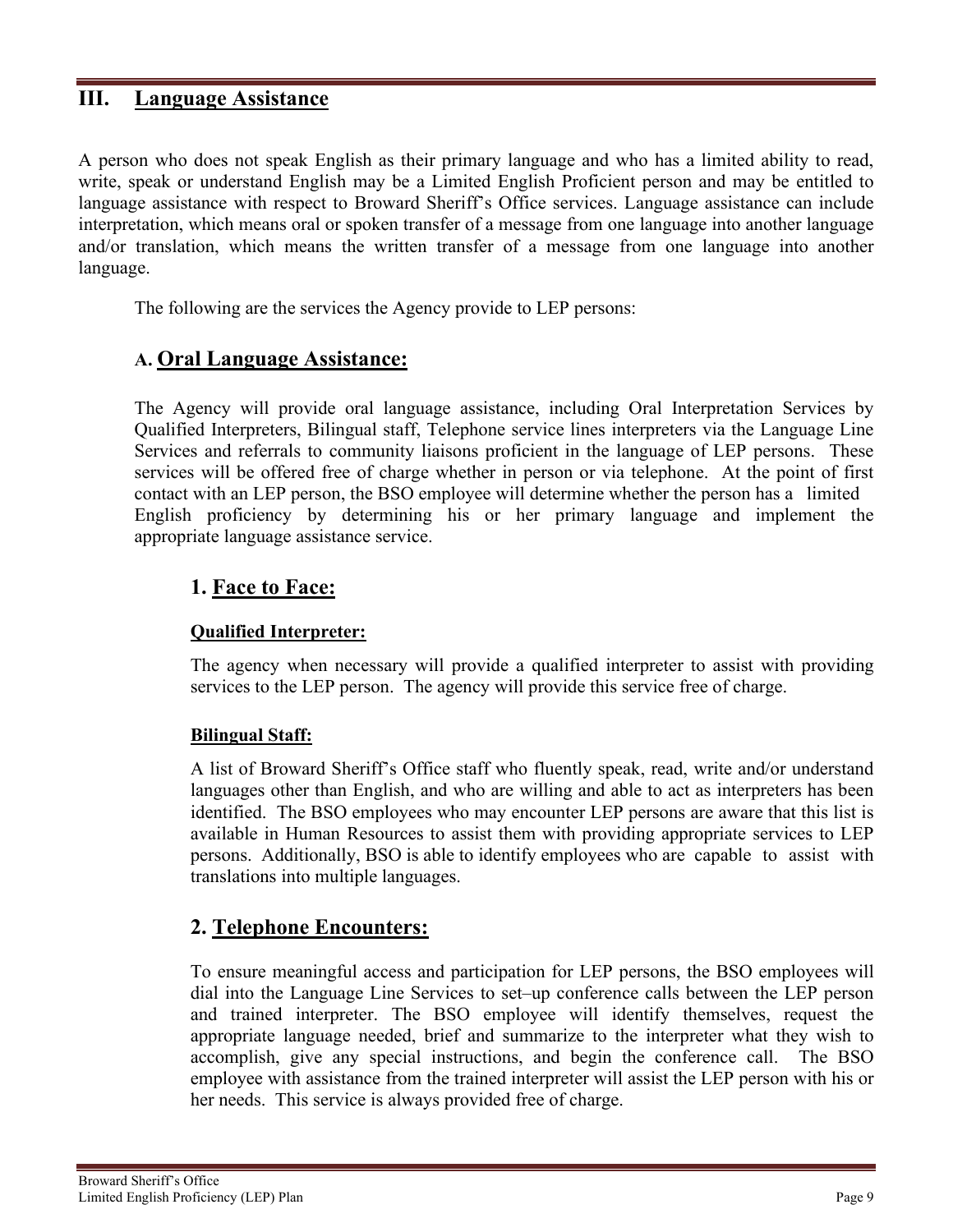#### **B. Translations of Materials:**

Language Assistance will be provided for LEP person through language translations and/or oral interpretations of some key materials, upon request or as deemed necessary for effective outreach. Currently, the BSO provide the following translations:

#### **Victims and Witnesses Translation Cards:**

When first encountering a LEP person in a face-to-face situation, the BSO employees have access to Victim and Witnesses Translation Cards to assist with identifying the primary language of the victim/witness. The Victim and Witnesses Translation Cards are provided in five different languages; Spanish, Arabic, Russian, Chinese, and German.

#### **Victims and Witnesses Handbooks:**

The Victims and Witnesses Handbooks are provided in three translated languages; Spanish, French Creole and Portuguese. When dealing with a LEP person the BSO employee will provide the Victims and Witnesses Handbooks to ensure the LEP person obtains full understanding of the services provided by the agency, and of their rights and benefits.

## **C. Marketing and Outreach:**

Marketing and Outreach information disseminated via the external BSO website [\(www.sheriff.org\)](http://www.sheriff.org/) allows the public viewers via a drop down menu to translate and view the website's content in 91 different languages. This website and translation option provides the LEP person and/or groups with access to detailed information about the agency and Broward County.

## **IV. Notifying LEP Persons**

It is important to notify LEP persons of services available free of charge in a language that would be understood. The agency will continue to provide booklets and materials in translated languages to alleviate any language barriers that may interfere with LEP person receiving effective service from the agency. The agency will also continue to provide assistance to LEP person by utilizing Bilingual Staff, Qualified Interpreters, and Language Lines Services.

## **V. LEP Training for Agency Employees**

In order to establish meaningful access to information and services for all affected persons, BSO employees who may encounter LEP persons will receive appropriate training on addressing the needs of LEP persons. The training will include: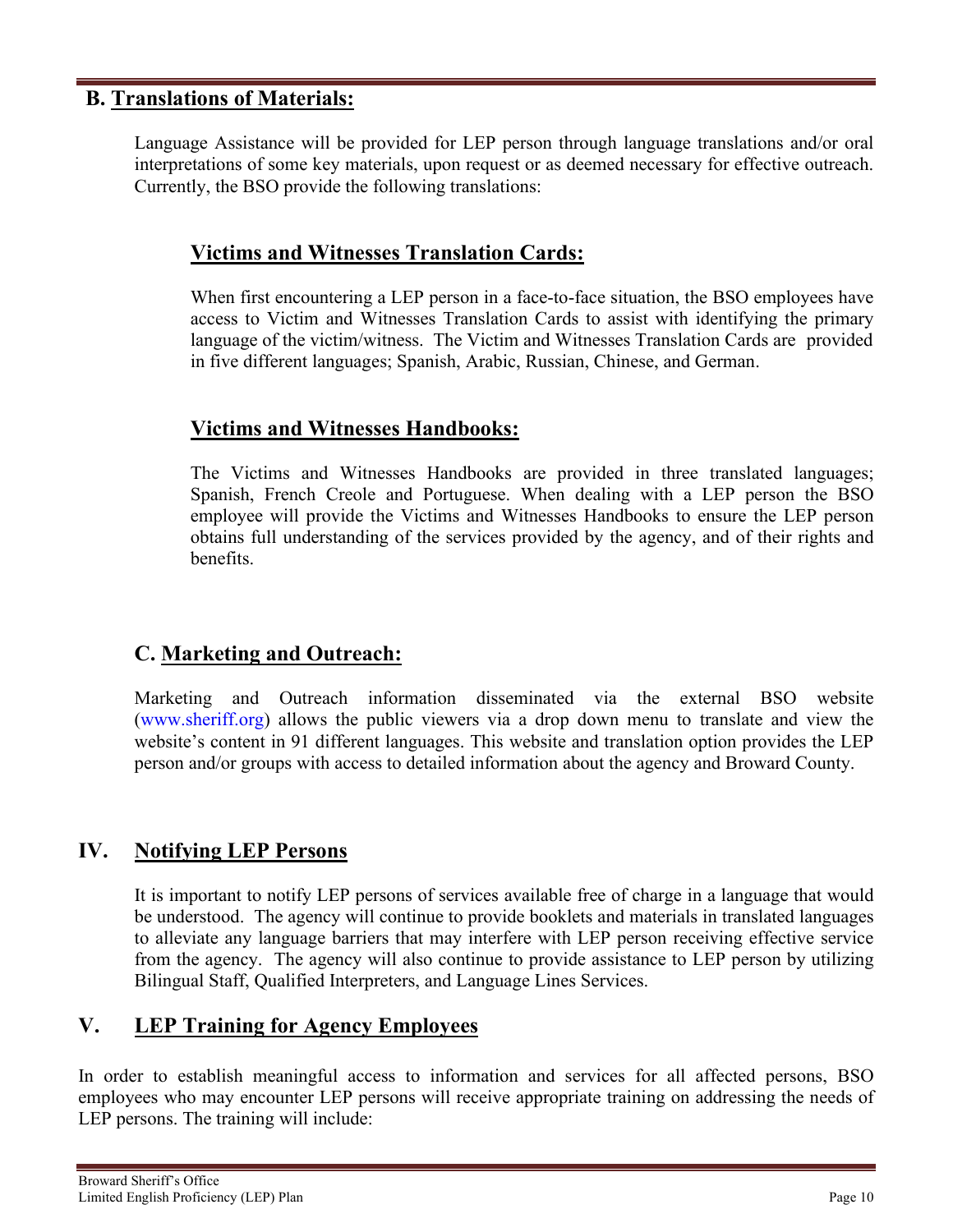- Information on the Title VI Policy and LEP responsibilities.
- Executive Order 13166
- LEP Plan Compliance
- Types of Language Services
- Vital Translated Documents
- How to handle a potential Title VI/LEP complaint.

## **VI. Plan Monitoring**

The Agency shall monitor implementation of the LEP Plan and Policies on an ongoing basis, making revisions to policies and procedures as needed and required. The Agency shall also review the overall effectiveness of its LEP Plan and Policy. This review shall consider information from the following sources and criteria as well as other appropriate factors:

- Changes in demographics including new language groups and changes in the proportion of existing language groups.
- Frequency of encounters with LEP persons.
- Determine whether language assistance programs have been effective and sufficient to meet the needs of LEP persons.
- Availability of new resources including technology.
- Determine whether the Broward Sheriff's Office fully complies with the goals of this LEP Plan.
- Determine whether complaints have been received concerning the agency meeting the needs of LEP persons.

## **VII. Plan Dissemination**

## **Internal Dissemination:**

- A copy of the LEP Plan will be posted on the agency's internal website for all employees to view.
- Employees may obtain a copy of the plan upon request.